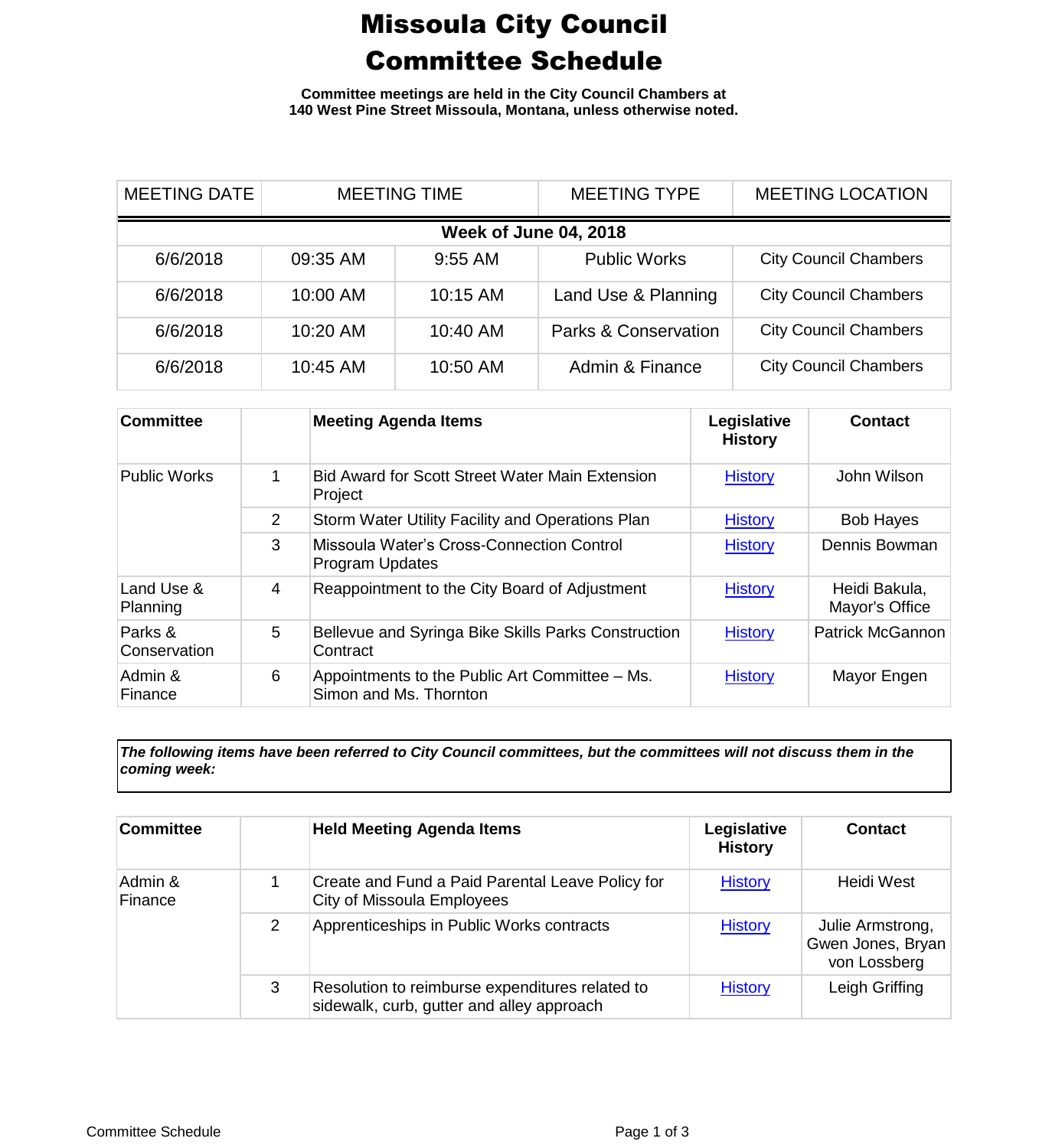## Missoula City Council Committee Schedule

**Committee meetings are held in the City Council Chambers at 140 West Pine Street Missoula, Montana, unless otherwise noted.**

|                         |                | improvements from the proceeds of tax-exempt<br>bonds                                                                                                                                                |                |                                                                                        |
|-------------------------|----------------|------------------------------------------------------------------------------------------------------------------------------------------------------------------------------------------------------|----------------|----------------------------------------------------------------------------------------|
| Comm. of the<br>Whole   | 4              | Joint meeting of the Missoula County Board of<br>County Commissioners and the Missoula City<br>Council                                                                                               | <b>History</b> | <b>Michelle Cares</b>                                                                  |
|                         | 5              | <b>Hotel Fox Update Presentation</b>                                                                                                                                                                 | <b>History</b> | Chris Behan                                                                            |
|                         | 6              | Max Wave Project and Permitting Update                                                                                                                                                               | <b>History</b> | Bryan von Lossberg                                                                     |
|                         | $\overline{7}$ | Missoula Economic Partnership Update                                                                                                                                                                 | <b>History</b> | Bryan von Lossberg                                                                     |
| Land Use &              | 8              | MCPB update to the LUP committee                                                                                                                                                                     | <b>History</b> | John DiBari                                                                            |
| Planning                | 9              | Annexation, (see separate list at City Clerk's Office<br>for pending annexations) (Ongoing in committee)                                                                                             | <b>History</b> | Marty Rehbein                                                                          |
|                         | 10             | An Ordinance to amend Title 20 City Zoning: Title 20<br>Updates (50+ items) - City                                                                                                                   | <b>History</b> | Jen Gress,<br>Development<br><b>Services</b>                                           |
|                         | 11             | <b>Planning Division Work Plan</b>                                                                                                                                                                   | <b>History</b> | Laval Means,<br><b>Planning Division</b><br>Manager,<br>Development<br><b>Services</b> |
|                         | 12             | Update regarding implementation of the Tourist<br>Home ordinance                                                                                                                                     | <b>History</b> | John DiBari, Bryan<br>von Lossberg,<br>Gwen Jones                                      |
|                         | 13             | Petition Nos. 9856 & 9857 - Request to Annex<br>Parcel 2 of COS No. 6064, Tract B of COS No.<br>1153, and Tract 1 of COS No. 3462 located South of<br>44 Ranch Subdivision and North of Mullan Road. | <b>History</b> | Drew Larson                                                                            |
|                         | 14             | Title 20 Bike Parking Rewrite                                                                                                                                                                        | <b>History</b> | Ben Weiss,<br><b>Bike/Ped</b>                                                          |
|                         | 15             | Missoula County Fairgrounds Update                                                                                                                                                                   | <b>History</b> | John DiBari, City<br>Council                                                           |
|                         | 16             | Title 20.85.085.J Proposed Historic Demolition<br>Permit Revisions - City, Emily Scherrer                                                                                                            | <b>History</b> |                                                                                        |
| Pub. Safety &<br>Health | 17             | Missoula Aging Services, Initiatives and Services<br>Update - Susan Kohler                                                                                                                           | <b>History</b> | Gwen Jones                                                                             |
|                         | 18             | Health and Safety Issues at Hollywood Mobile Home<br>Park                                                                                                                                            | <b>History</b> | Jordan Hess                                                                            |
|                         | 19             | Management of the urban deer population in the City<br>of Missoula.                                                                                                                                  | <b>History</b> | Bryan von<br>Lossberg, Julie<br>Armstrong                                              |
|                         | 20             | Relationship Violence Services Update                                                                                                                                                                | <b>History</b> | Jesse L. Ramos                                                                         |